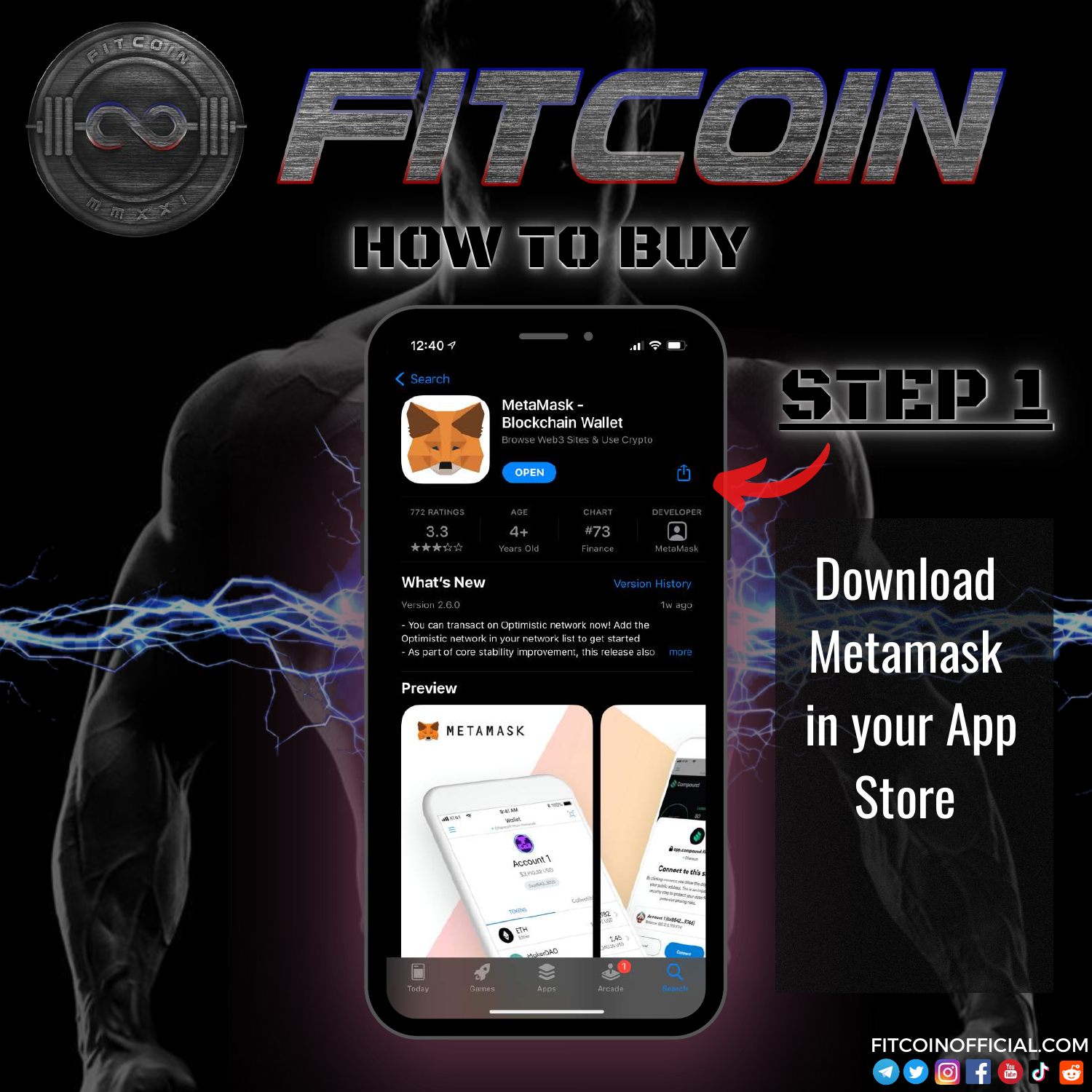



Import an existing wallet or create a new one

**Import using Secret Recovery Phrase Sync with MetaMask extension** Create a new wallet

By proceeding, you agree to these Terms and Condition

Create A MetaMask Wallet

STEP 2

FITCOINOFFICIAL.COMOf Fot  $\blacktriangleright$  $\blacktriangleleft$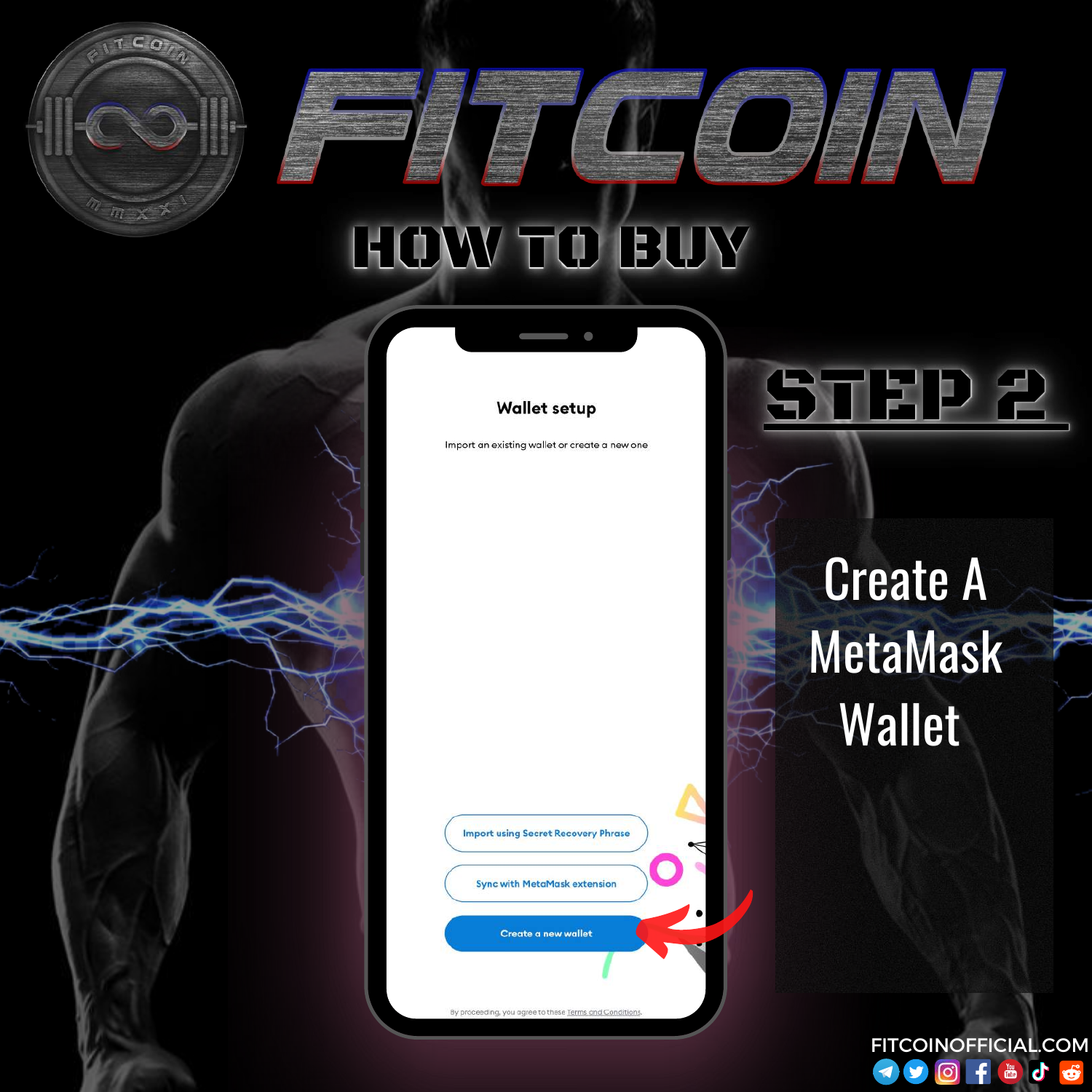$T C$ 



Ready to start exploring blockchain applications?

 $\geq$ 



 $\mathcal{L}$  Protect your wallet Remind me later Protect wallet

Buy Ethereum

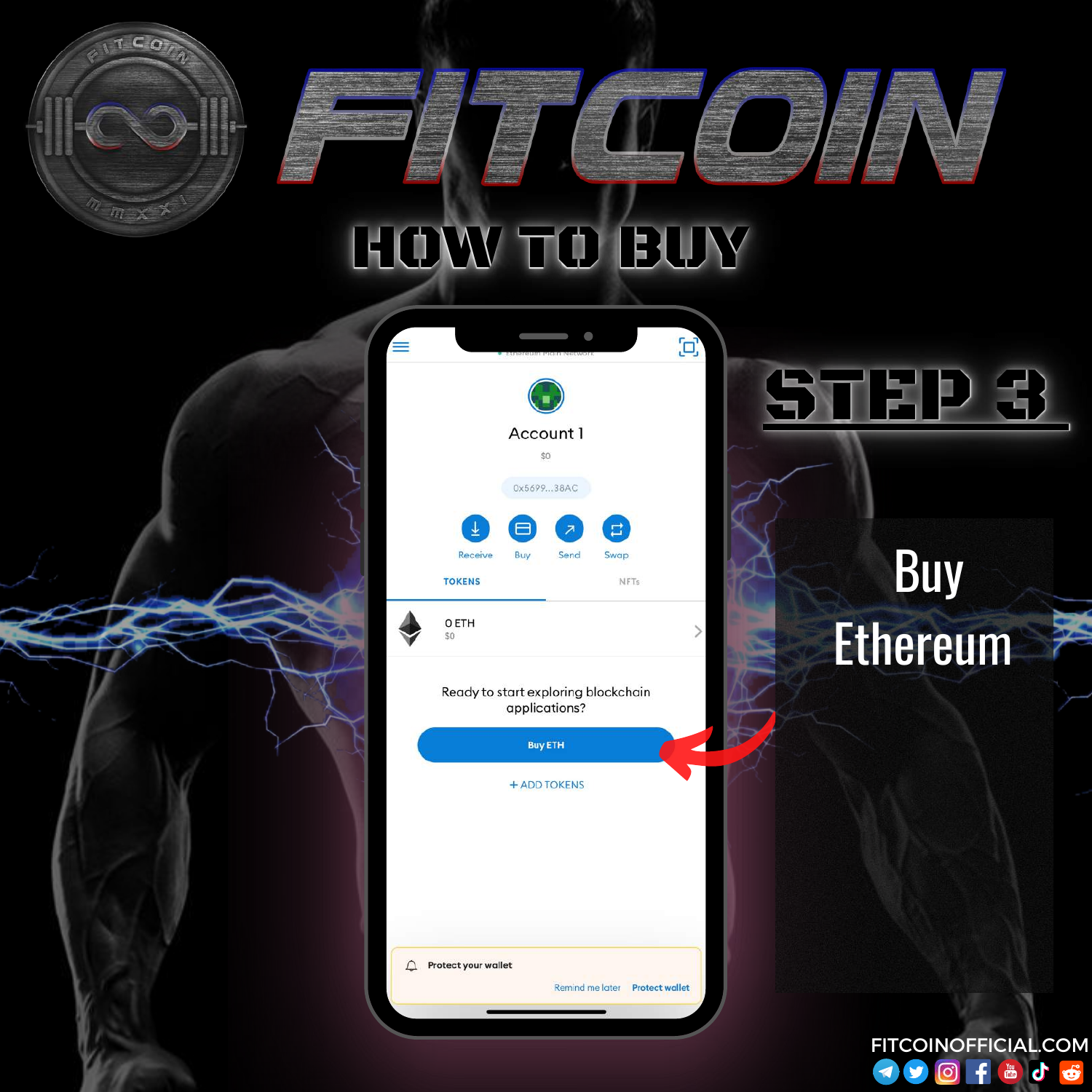



**Transaction should confirm, and Ethereum will appear shortly after.**

STEP 4

FITCOINOFFICIAL.COMThe of  $\odot$  $\blacktriangleleft$  $\mathbf f$  $\ddot{\bullet}$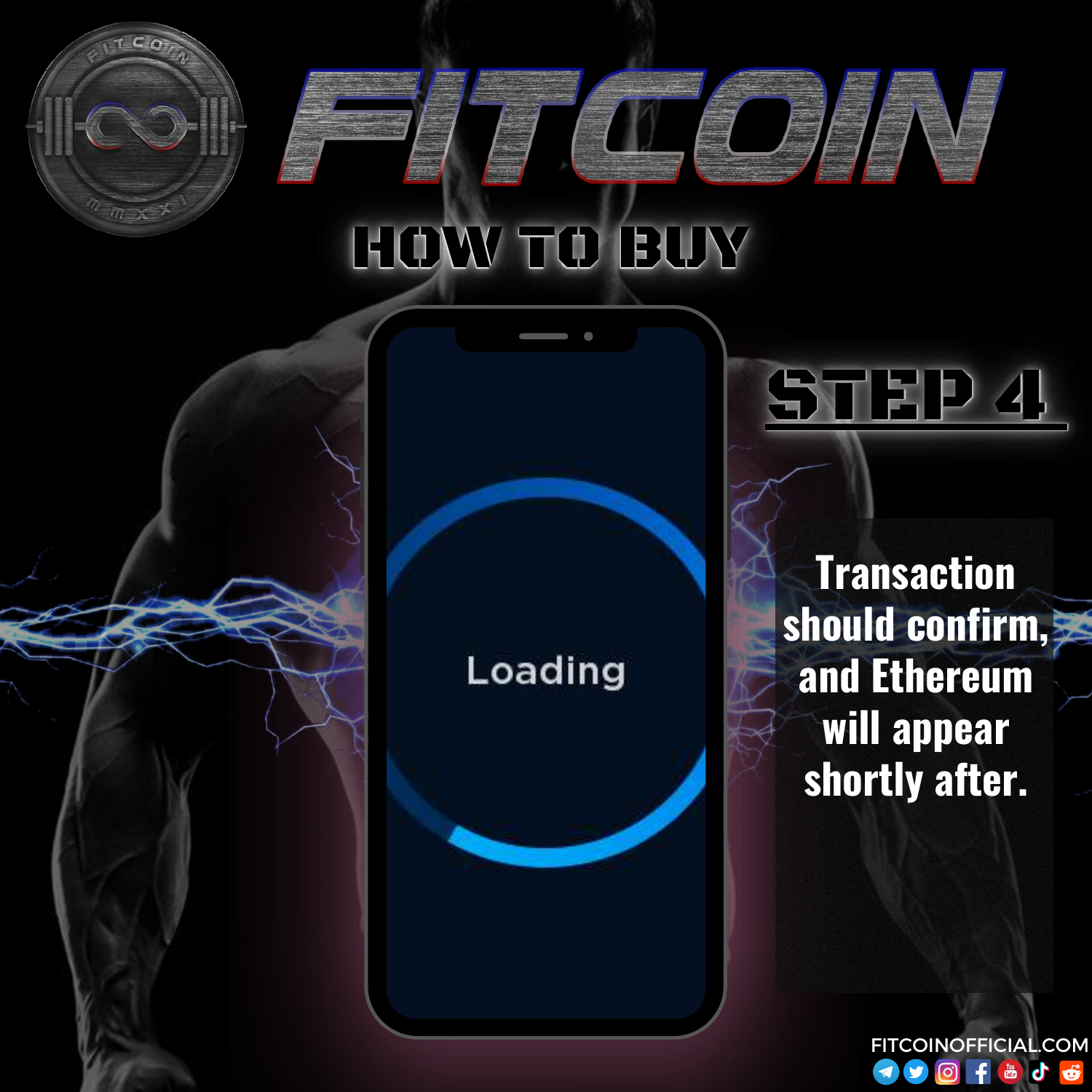

Ready to start exploring blockchain applications?

 $\searrow$ 



After your Ethereum loads into your Wallet, locate the 3 line Tab at the top left and select it. Then click Browser

STEP 5

FITCOINOFFICIAL.COM**y** <u>ල)</u> **ED** Ġ  $\blacktriangleleft$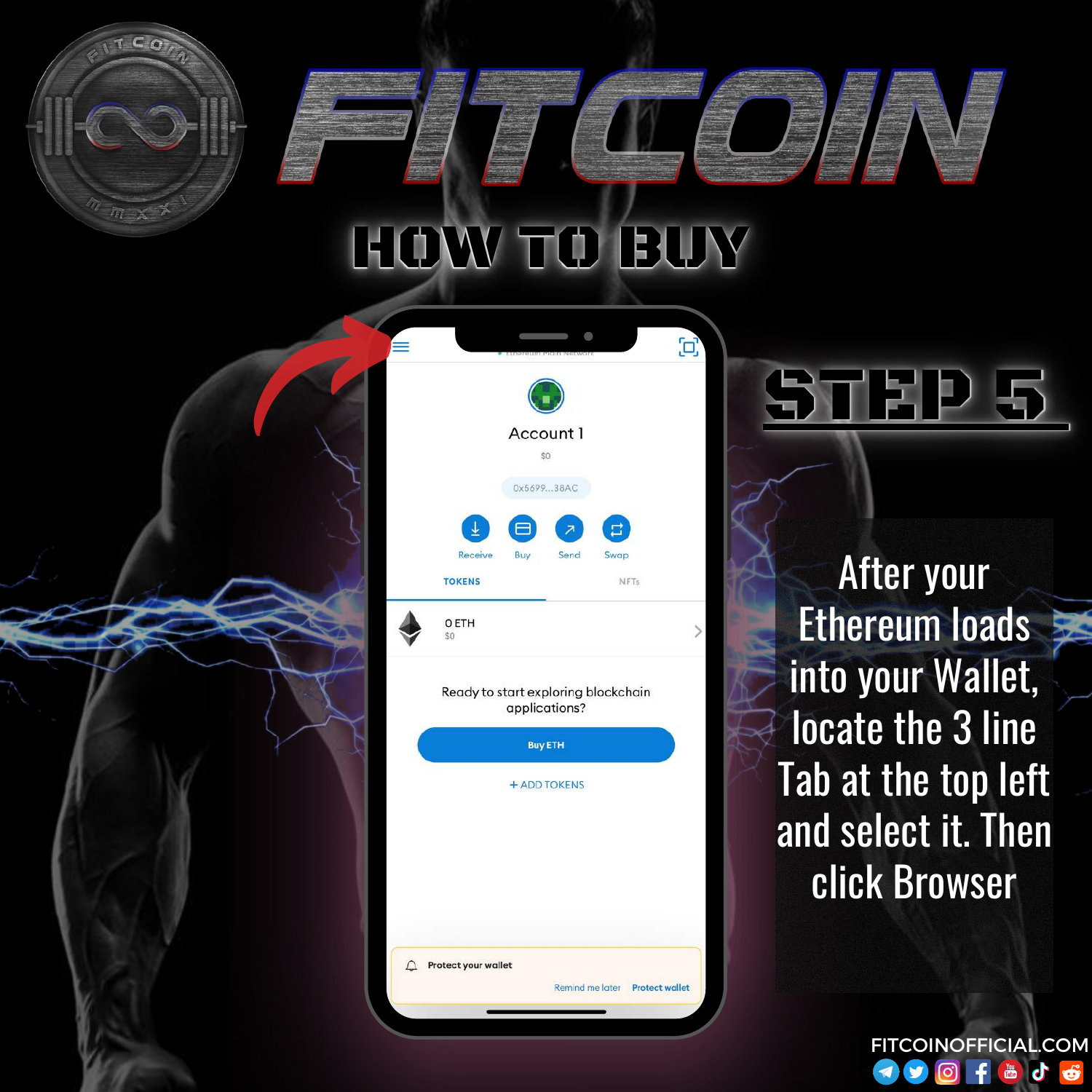

**Favorites** 

You have no favorites yet

 $\times$ Take a tour Our new mobile app gives you the control to access the new decentralized web  $^{[2]}$ 份

When you get to the Browser main menu, at the top Enter: **APP.UNISWAP.ORG** 

 $\blacklozenge$ 

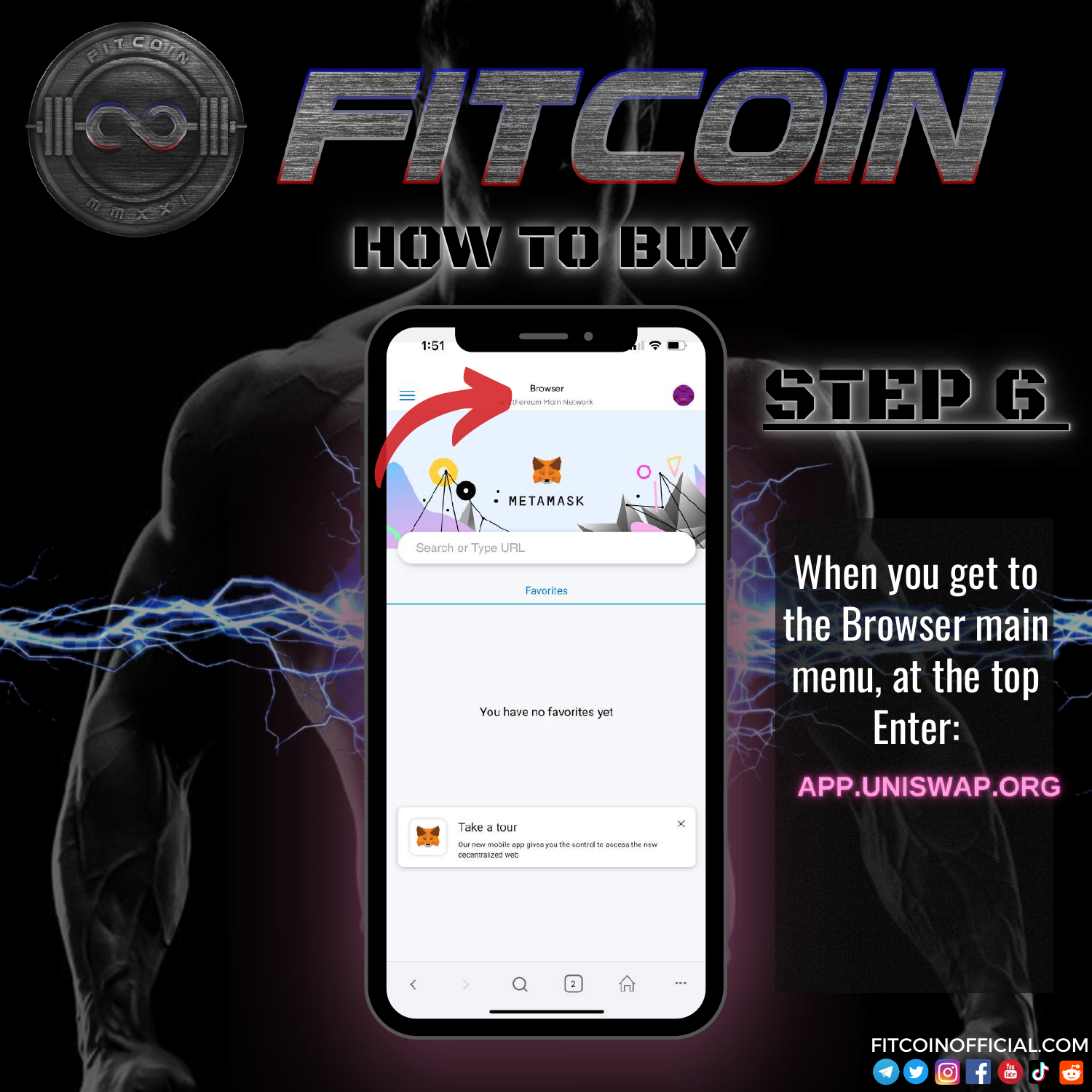|                           | Ethereum McIm Network |      |                           |
|---------------------------|-----------------------|------|---------------------------|
| <b>Cole</b>               | Swap                  | Pool | Vote                      |
| Swap                      |                       |      | భ్రీ                      |
| ETH ~ ~<br>Ralance: 0 ETH |                       |      | 0.0                       |
| Select a token $\vee$     | $\downarrow$          |      | $\emptyset$ . $\emptyset$ |

Enter an amount

0x5699...38AC  $\rm O$  $\left( \begin{matrix} 1 \end{matrix} \right)$ 份 Q

This is the swap screen. First, you may have to load your Wallet. After, select Ethereum(circled) and enter how much you want to swap, click Select A Token (in pink). In the Search Name section, enter this Address:

STEP 7

FITCOINOFFICIAL.COM $\blacktriangleright$  $\boxed{0}$ The of  $\blacktriangleleft$  $\mathbf{f}$  $\ddot{\mathbf{e}}$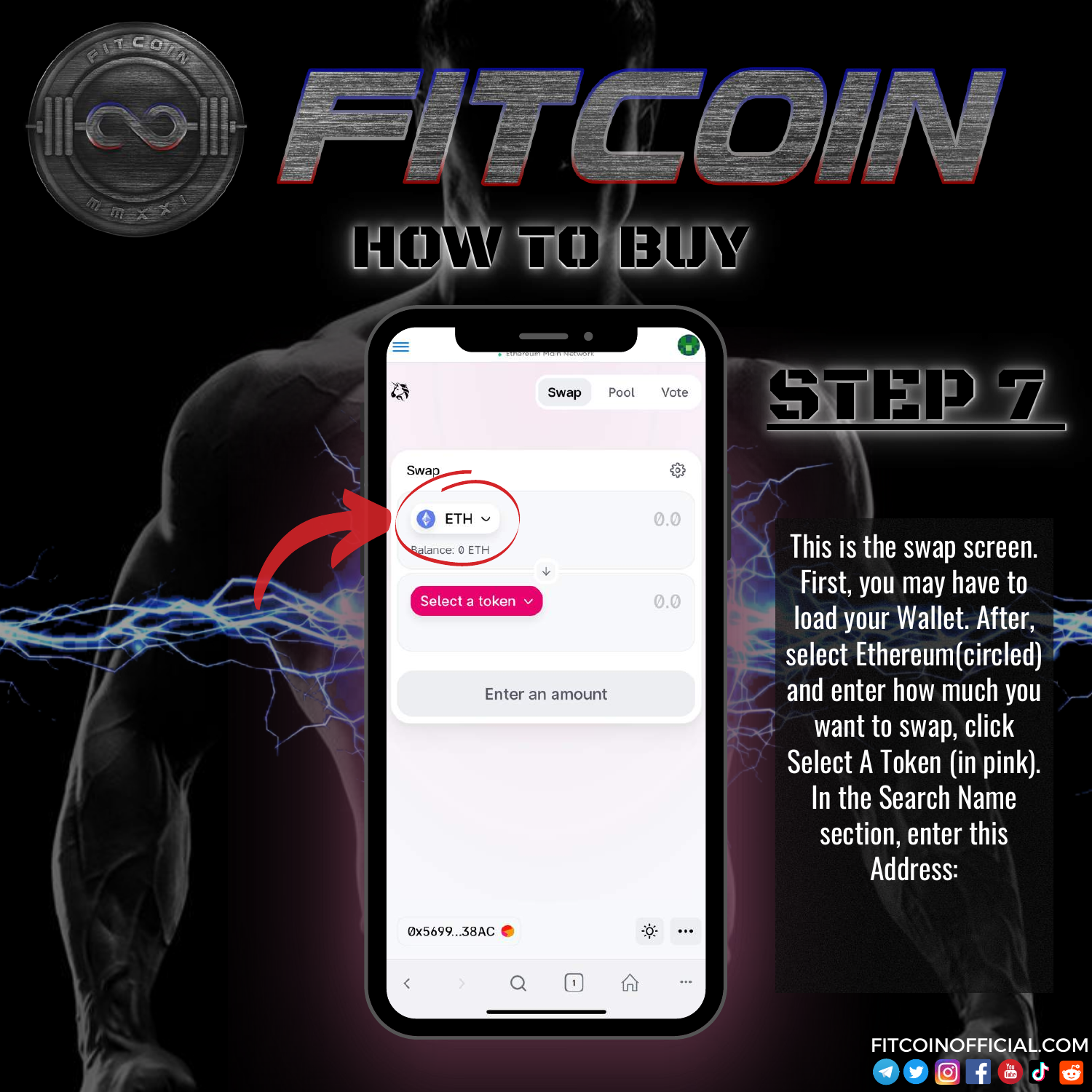

Click the little gear wheel (circled), and adjust your slippage to between 1-10% and then click the wheel again. After, click submit and wait for confirmation.

FITCOINOFFICIAL.COM

 $\mathbf{f}$ 

 $\blacktriangleleft$ 

 $\odot$ 

TOP JO

STEP 8